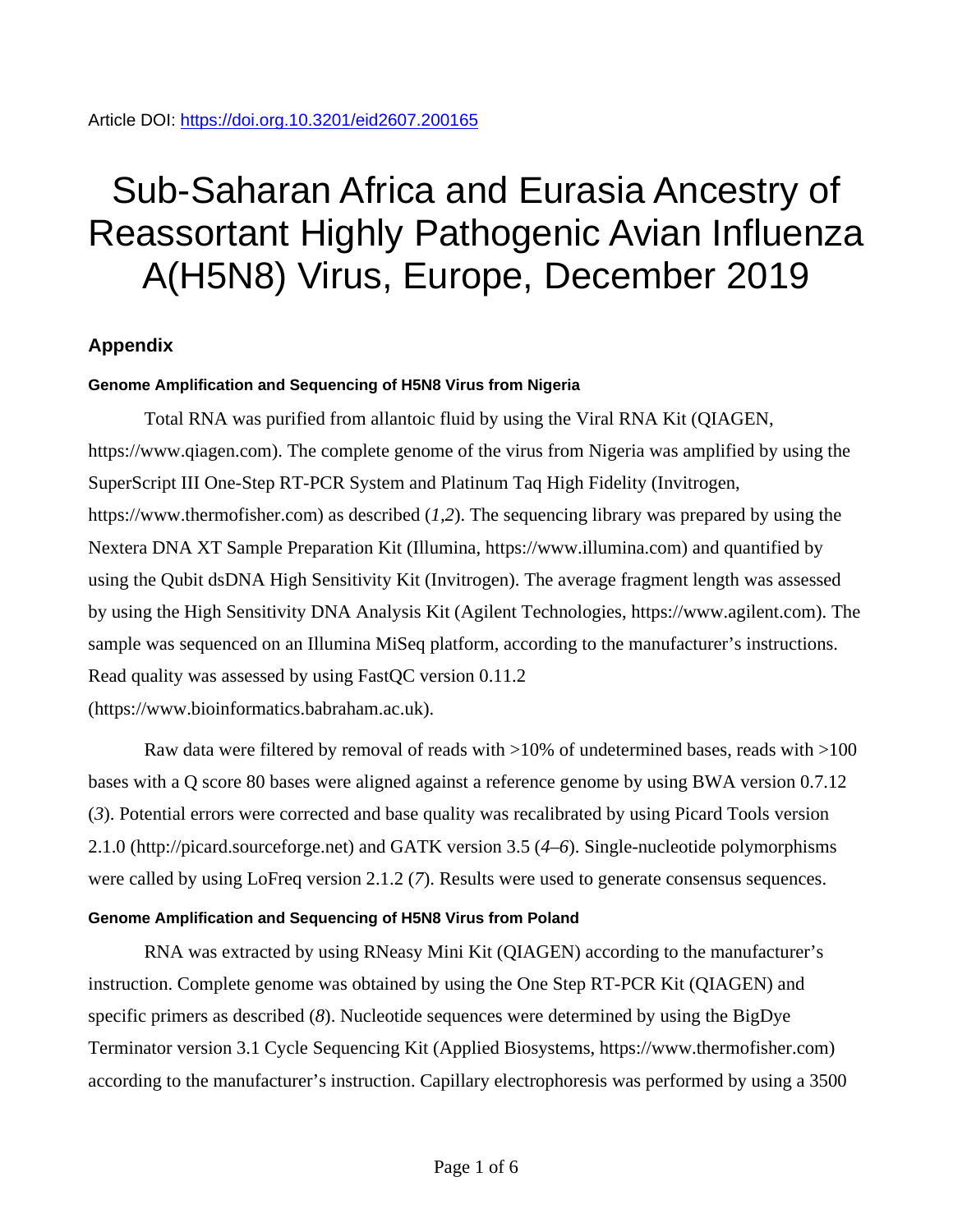Genetic Analyzer (Applied Biosystems), and sequences obtained were assembled and analyzed by using SeqMan, DNAStar LaserGene version 8.1.3 (https://www.dnastar.com/software/lasergene).

#### **Phylogenetic Analyses**

Consensus sequences of the 8 gene segments of the viruses from Nigeria and Poland were compared with the most related sequences available in GISAID (https://www.gisaid.org) (Appendix Table) and aligned by using MAFFT version 7 (*9*). Maximum-likelihood phylogenetic trees were generated in IQTREE version 1.6 (http://www.iqtree.org/release/v1.6.8) and performing ultrafast bootstrap resampling analysis (1,000 replications) (*10,11*). Phylogenetic trees were visualized by using FigTree version 1.4.2 (http://tree.bio.ed.ac.uk).

#### **References**

- 1. Fusaro A, Zecchin B, Vrancken B, Abolnik C, Ademun R, Alassane A, et al. Disentangling the role of Africa in the global spread of H5 highly pathogenic avian influenza. Nat Commun. 2019;10:5310. [PubMed](https://www.ncbi.nlm.nih.gov/entrez/query.fcgi?cmd=Retrieve&db=PubMed&list_uids=31757953&dopt=Abstract) <https://doi.org/10.1038/s41467-019-13287-y>
- 2. Zhou B, Donnelly ME, Scholes DT, St George K, Hatta M, Kawaoka Y, et al. Single-reaction genomic amplification accelerates sequencing and vaccine production for classical and Swine origin human influenza a viruses. J Virol. 2009;83:10309–13. [PubMed](https://www.ncbi.nlm.nih.gov/entrez/query.fcgi?cmd=Retrieve&db=PubMed&list_uids=19605485&dopt=Abstract) <https://doi.org/10.1128/JVI.01109-09>
- 3. Li H, Durbin R. Fast and accurate long-read alignment with Burrows-Wheeler transform. Bioinformatics. 2010;26:589–95. [PubMed](https://www.ncbi.nlm.nih.gov/entrez/query.fcgi?cmd=Retrieve&db=PubMed&list_uids=20080505&dopt=Abstract) <https://doi.org/10.1093/bioinformatics/btp698>
- 4. McKenna A, Hanna M, Banks E, Sivachenko A, Cibulskis K, Kernytsky A, et al. The genome analysis toolkit: a MapReduce framework for analyzing next-generation DNA sequencing data. Genome Res. 2010;20:1297–303. [PubMed](https://www.ncbi.nlm.nih.gov/entrez/query.fcgi?cmd=Retrieve&db=PubMed&list_uids=20644199&dopt=Abstract) <https://doi.org/10.1101/gr.107524.110>
- 5. DePristo MA, Banks E, Poplin R, Garimella KV, Maguire JR, Hartl C, et al. A framework for variation discovery and genotyping using next-generation DNA sequencing data. Nat Genet. 2011;43:491–8[.](https://www.ncbi.nlm.nih.gov/entrez/query.fcgi?cmd=Retrieve&db=PubMed&list_uids=21478889&dopt=Abstract) [PubMed](https://www.ncbi.nlm.nih.gov/entrez/query.fcgi?cmd=Retrieve&db=PubMed&list_uids=21478889&dopt=Abstract) <https://doi.org/10.1038/ng.806>
- 6. Van der Auwera GA, Carneiro MO, Hartl C, Poplin R, del Angel G, Levy-Moonshine A, et al. From FastQ date to high-confidence variant calls: the genome analysis toolkit best practices pipeline. Current Protocols in Bioinformatics. 2013;43:11.10.1–11.10.33.
- 7. Wilm A, Aw PP, Bertrand D, Yeo GH, Ong SH, Wong CH, et al. LoFreq: a sequence-quality aware, ultrasensitive variant caller for uncovering cell-population heterogeneity from high-throughput sequencing datasets. Nucleic Acids Res. 2012;40:11189-201. [PubMed](https://www.ncbi.nlm.nih.gov/entrez/query.fcgi?cmd=Retrieve&db=PubMed&list_uids=23066108&dopt=Abstract) <https://doi.org/10.1093/nar/gks918>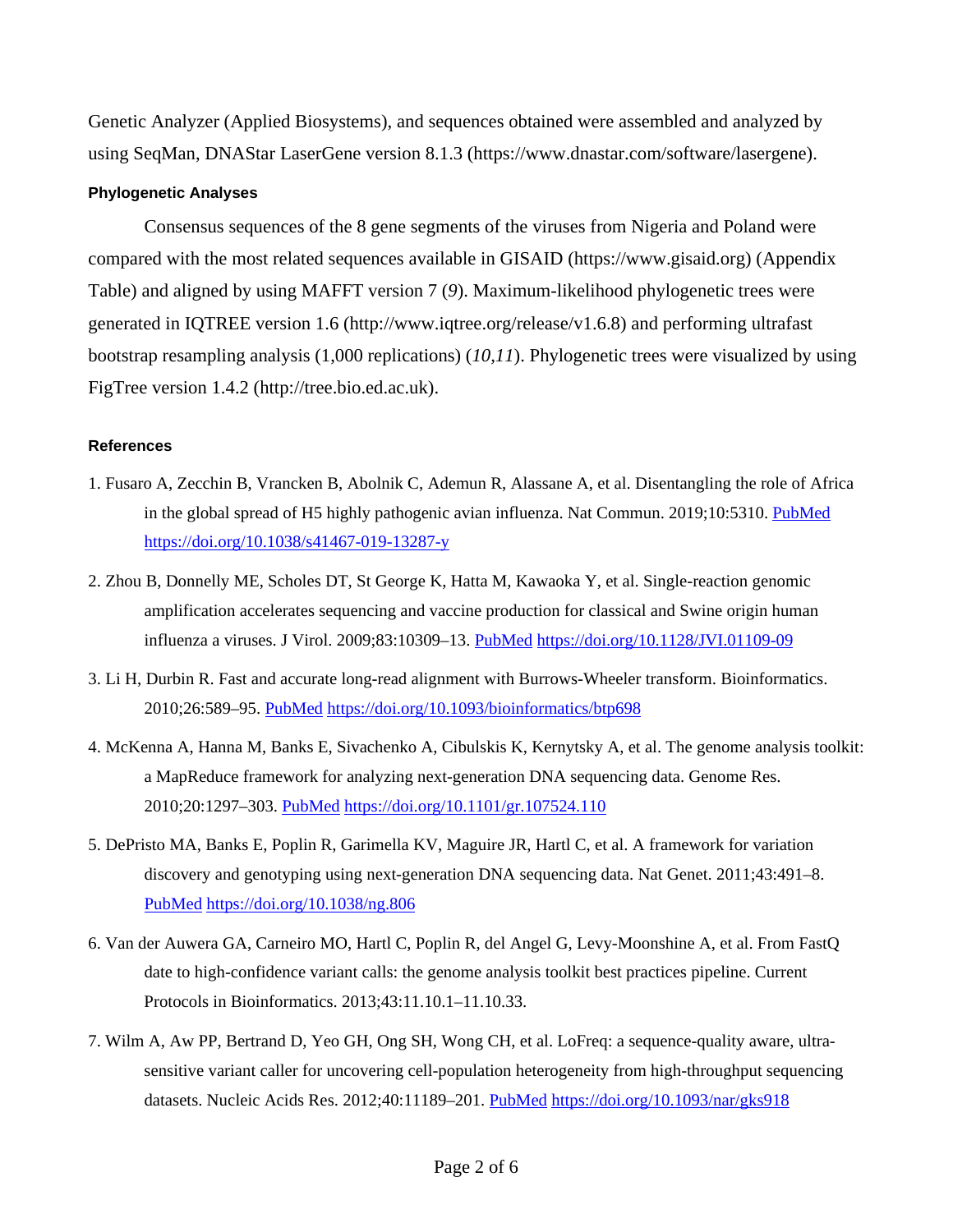- 8. Świętoń E, Śmietanka K. Phylogenetic and molecular analysis of highly pathogenic avian influenza H5N8 and H5N5 viruses detected in Poland in 2016–2017. Transbound Emerg Dis. 2018;65:1664–70. [PubMed](https://www.ncbi.nlm.nih.gov/entrez/query.fcgi?cmd=Retrieve&db=PubMed&list_uids=29920971&dopt=Abstract) <https://doi.org/10.1111/tbed.12924>
- 9. Katoh K, Standley DM. MAFFT multiple sequence alignment software version 7: improvements in performance and usability. Mol Biol Evol. 2013;30:772–80. [PubMed](https://www.ncbi.nlm.nih.gov/entrez/query.fcgi?cmd=Retrieve&db=PubMed&list_uids=23329690&dopt=Abstract) <https://doi.org/10.1093/molbev/mst010>
- 10. Hoang DT, Chernomor O, von Haeseler A, Minh BQ, Vinh LS, Rosenberg MS. UFBoot2: improving the ultrafast bootstrap approximation. Mol Biol Evol. 2018;35:518–22. [PubMed](https://www.ncbi.nlm.nih.gov/entrez/query.fcgi?cmd=Retrieve&db=PubMed&list_uids=29077904&dopt=Abstract) <https://doi.org/10.1093/molbev/msx281>
- 11. Nguyen L-T, Schmidt HA, von Haeseler A, Minh BQ. IQ-TREE: a fast and effective stochastic algorithm for estimating maximum-likelihood phylogenies. Mol Biol Evol. 2015;32:268–74. [PubMed](https://www.ncbi.nlm.nih.gov/entrez/query.fcgi?cmd=Retrieve&db=PubMed&list_uids=25371430&dopt=Abstract) <https://doi.org/10.1093/molbev/msu300>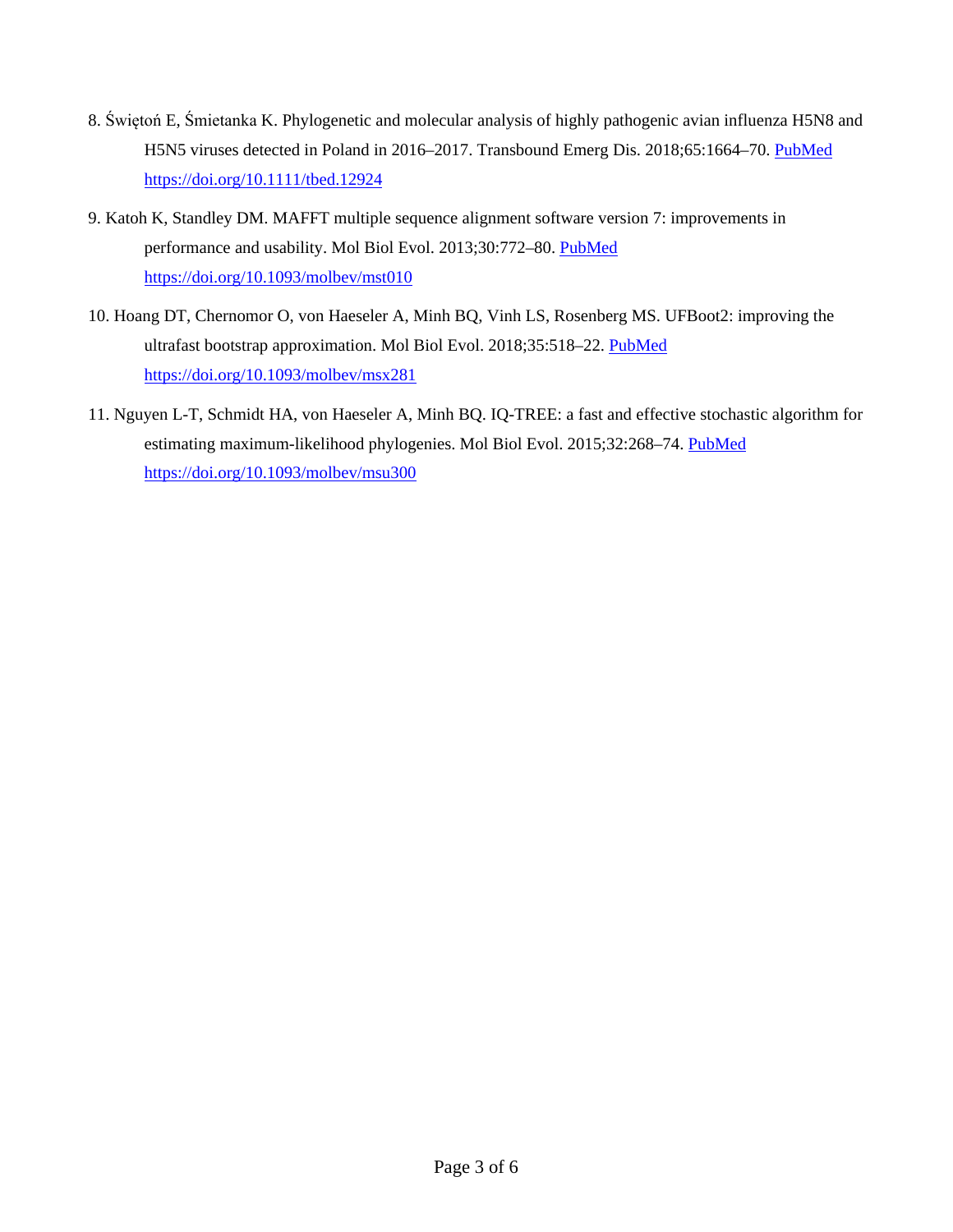|            | $A(1)$ is 1907 virus, Europe, December 2019 |                 |                   |                                                            |                                                                                                               |                                                                         |                                                                                                                                                                           |
|------------|---------------------------------------------|-----------------|-------------------|------------------------------------------------------------|---------------------------------------------------------------------------------------------------------------|-------------------------------------------------------------------------|---------------------------------------------------------------------------------------------------------------------------------------------------------------------------|
| Segment ID | Country                                     | Collection date | <b>Isolate ID</b> | Isolate name                                               | Originating laboratory                                                                                        | Submitting laboratory                                                   | Authors                                                                                                                                                                   |
| EPI1032508 | Hungary                                     | 2017 Apr 20     | EPI ISL 271708    | A/Goose/Hungary/17985/2017                                 | National Food Chain Safety<br>Office Veterinary Diagnostic<br>Directorate Laboratory for<br>Molecular Biology | <b>Central Agricultural Office</b><br>Veterinary Diagnostic Directorate | Adam D                                                                                                                                                                    |
| EPI1061370 | Belgium                                     | 2017 Jun 15     | EPI_ISL_278200    | A/Brahma<br>chicken/Belgium/6153/2017                      | <b>NA</b>                                                                                                     | Public domain                                                           | Steensels M.<br>Lambrecht B.<br>Vandenbussche F, Van<br>Borm S.                                                                                                           |
| EPI1144334 | United Kingdom                              | 2017 Dec 31     | EPI ISL 292223    | A/mute_swan/England/AVP_18<br>001986/2017                  | Animal and Plant Health<br>Agency                                                                             | Animal and Plant Health Agency                                          | Seekings J, Ellis R,<br>Brookes SM, Reid S,<br>Essen S, Lewis N,<br>Brown IH                                                                                              |
| EPI1144409 | China                                       | 2016 May 13     | EPI_ISL_292235    | A/Bar-headed<br>Goose/Qinghai/a43/2016                     | Wuhan Institute of Virology,                                                                                  | Wuhan Institute of Virology                                             | <b>NA</b>                                                                                                                                                                 |
| EPI1145853 | China                                       | 2016 May 14     | EPI_ISL_292496    | A/Bar-headed<br>Goose/Qinghai/A11/2016                     | Wuhan Institute of Virology                                                                                   | Wuhan Institute of Virology                                             | <b>NA</b>                                                                                                                                                                 |
| EPI1185001 | Poland                                      | 2017 Feb 6      | EPI_ISL_300703    | A/domestic_goose/Poland/124/2<br>017                       | <b>National Veterinary</b><br>Research Institut Poland                                                        | National Veterinary Research<br><b>Institut Poland</b>                  | Swieton E, Smietanka<br>ĸ                                                                                                                                                 |
| EPI1185019 | Poland                                      | 2017 Mar 8      | EPI_ISL_300705    | A/turkey/Poland/285/2017                                   | <b>National Veterinary</b><br>Research Institut Poland                                                        | National Veterinary Research<br><b>Institut Poland</b>                  | Swieton E, Smietanka<br>κ                                                                                                                                                 |
| EPI1185049 | Poland                                      | 2017 Feb 21     | EPI ISL 300747    | A/mute swan/Poland/137/2017                                | <b>NA</b>                                                                                                     | National Veterinary Research<br><b>Institut Poland</b>                  | Swieton E, Smietanka<br>Κ                                                                                                                                                 |
| EPI1195315 | The Netherlands                             | 2018 Feb 26     | EPI_ISL_302826    | A/Chicken/Netherlands/EMC-<br>14/2018                      | <b>Erasmus Medical Center</b>                                                                                 | <b>Erasmus Medical Center</b>                                           | Poen MJ, Bestebroer<br>TM, De Meulder D,<br>Vuong O, Scheuer RD;<br>Netherlands Food and<br><b>Consumer Product</b><br>Safety Authority,<br>Koopmans MP,<br>Fouchier RA   |
| EPI1208386 | The Netherlands                             | 2018 Mar 13     | EPI_ISL_305416    | A/Domestic Duck/Netherlands/<br>EMC-2/2018                 | <b>Erasmus Medical Center</b>                                                                                 | <b>Erasmus Medical Center</b>                                           | Poen MJ,<br>BestebroerTM, De<br>Meulder D, Vuong O,<br>Scheuer RD;<br>Netherlands Food and<br><b>Consumer Product</b><br>Safety Authority,<br>Koopmans MP,<br>Fouchier RA |
| EPI1223834 | Democratic Republic<br>of the Congo         | 2017 May 14     | EPI_ISL_308803    | A/duck/Democratic Republic of<br>the Congo/17RS882-33/2017 | <b>NA</b>                                                                                                     | Public domain                                                           | Twabela A, Zecchin B,<br>Tshilenge G, Sakoda Y,<br>Kone P, Zamperin G,<br>Drago A, Monne I                                                                                |

**Appendix Table.** Information from the GISAID EpiFlu database on hemagglutinin segments used for study of sub-Saharan Africa and Eurasia ancestry of reassortant highly pathogenic avian influenza A(H5N8) virus, Europe, December 2019\*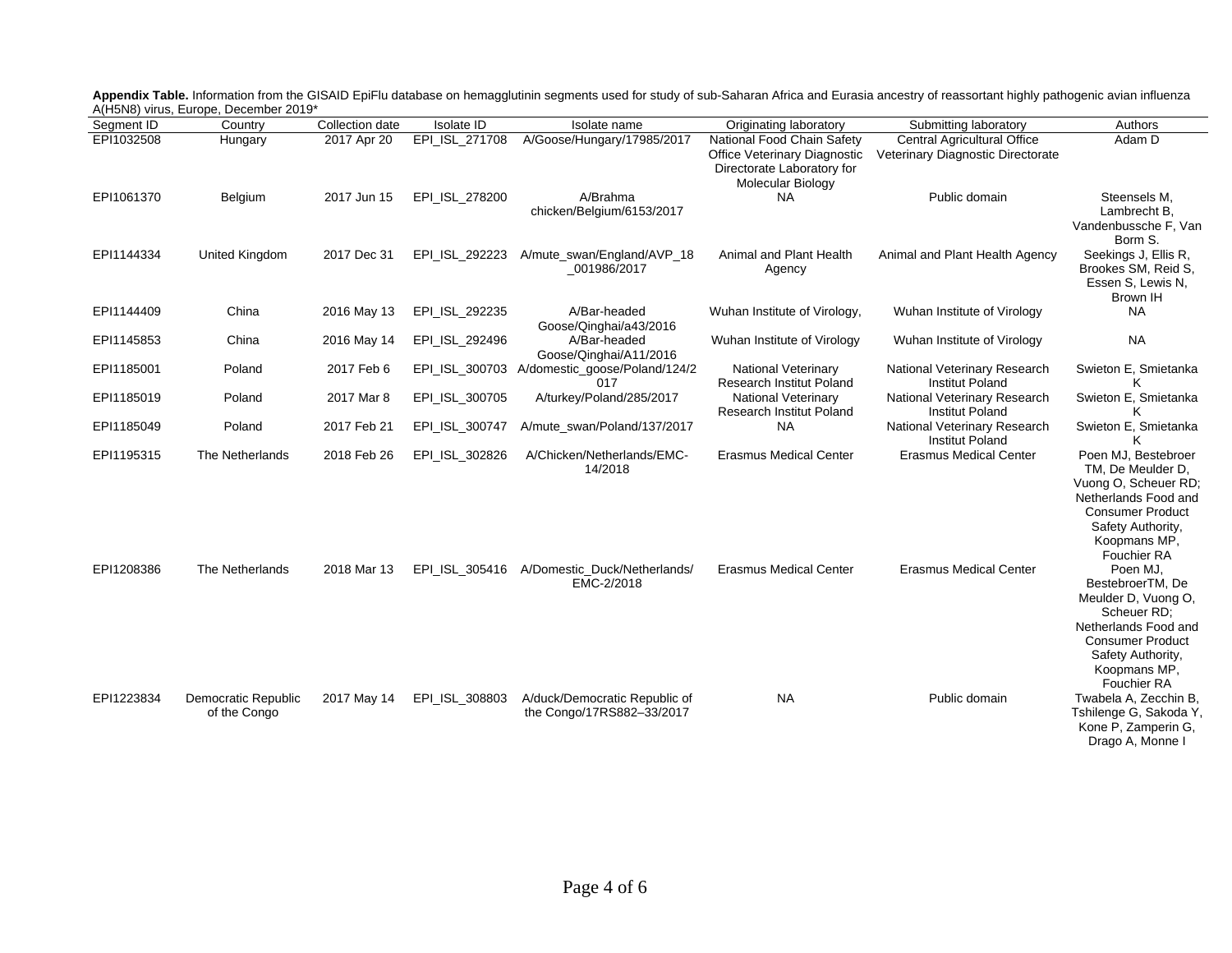| EPI1223853 | Cameroon        | 2017 Jan 1  |                | EPI_ISL_308806 A/chicken/Cameroon/17RS1661<br>$-1/2017$ | <b>NA</b>                                               | Public domain                                          | Poen MJ,<br>BestebroerTM, De<br>Meulder D, Vuong O,<br>Scheuer RD;<br>Netherlands Food and<br><b>Consumer Product</b><br>Safety Authority,<br>Koopmans MP,                               |
|------------|-----------------|-------------|----------------|---------------------------------------------------------|---------------------------------------------------------|--------------------------------------------------------|------------------------------------------------------------------------------------------------------------------------------------------------------------------------------------------|
| EPI1223854 | Cameroon        | 2017 Jan 1  | EPI ISL 308807 | A/duck/Cameroon/17RS1661-<br>3/2017                     | <b>NA</b>                                               | Public domain                                          | Fouchier RA<br>Poen MJ,<br>BestebroerTM, De<br>Meulder D, Vuong O,<br>Scheuer RD;<br>Netherlands Food and<br><b>Consumer Product</b><br>Safety Authority,<br>Koopmans MP,<br>Fouchier RA |
| EPI1279361 | Germany         | 2018 Aug 31 | EPI_ISL_322179 | A/domestic duck/Germany-<br>MV/AR613-L02727/2018        | <b>NA</b>                                               | Friedrich-Loeffler-Institut                            | <b>NA</b>                                                                                                                                                                                |
| EPI1327144 | The Netherlands | 2018 Aug 24 | EPI_ISL_332441 | A/Mallard/Netherlands/1801250<br>8-017/2018             | Wageningen Bioveterinary<br>Research                    | Wageningen Bioveterinary<br>Research                   | Beerens N, Heutink R,<br>Harders F, Verschuren-<br>Pritz S, Bossers A,<br>Koch G, Bergervoet S                                                                                           |
| EPI1398282 | Nigeria         | 2016 Nov 19 | EPI ISL 348279 | A/duck/Nigeria/17RS737-<br>43/2016                      | <b>National Veterinary</b><br><b>Research Institute</b> | Istituto Zooprofilattico<br>Sperimentale Delle Venezie | Joannis T, Meseko C,<br>Zamperin G, Milani A,<br>Zecchin B, Fusaro A,<br>Salviato A, Schivo A,<br>Monne I                                                                                |
| EPI1514110 | South Africa    | 2017 Aug 1  | EPI ISL 369339 | A/chicken/South<br>Africa/440638A/2017                  | <b>NA</b>                                               | Public domain                                          | Abolnik C, Rauff DL,<br>Pieterse R, Peyrot B,<br>Choma P, Ebersohn K,<br>Phiri T                                                                                                         |
| EPI1514158 | South Africa    | 2017 Aug 17 | EPI_ISL_369345 | A/chicken/South<br>Africa/443397/2017                   | <b>NA</b>                                               | Public domain                                          | Abolnik C, Rauff DL,<br>Pieterse R, Peyrot B,<br>Choma P, Ebersohn K,<br>Phiri T                                                                                                         |
| EPI1514318 | South Africa    | 2017 Sep 29 | EPI_ISL_369365 | A/chicken/South<br>Africa/451457/2017                   | <b>NA</b>                                               | Public domain                                          | Abolnik C, Rauff DL,<br>Pieterse R, Peyrot B,<br>Choma P, Ebersohn K,<br>Phiri T                                                                                                         |
| EPI1514326 | South Africa    | 2017 Oct 26 | EPI ISL 369366 | A/ostrich/South Africa/002/2017                         | <b>NA</b>                                               | Public domain                                          | Abolnik C, Rauff DL,<br>Pieterse R, Peyrot B,<br>Choma P, Ebersohn K,<br>Phiri T                                                                                                         |
| EPI1553392 | Uganda          | 2017 Jan 01 | EPI_ISL_379227 | A/chicken/Uganda/17RS115-<br>15/2017                    | <b>NA</b>                                               | Public domain                                          | Ndumu D, Zecchin B,<br>Fusaro A, Arinaitwe E,<br>Erechu R, Kidega E,<br>Kayiwa J, Muwanga E,<br>Kirumira M, Kirembe G.<br>Lutwama J, Monne I                                             |
| EPI1575277 | Zimbabwe        | 2017 May 25 |                | EPI_ISL_387133 A/chicken/Zimbabwe/Al4935/20<br>17       | <b>NA</b>                                               | Public domain                                          | Rotherham LS, van<br>Schalkwyk A, Romito M                                                                                                                                               |